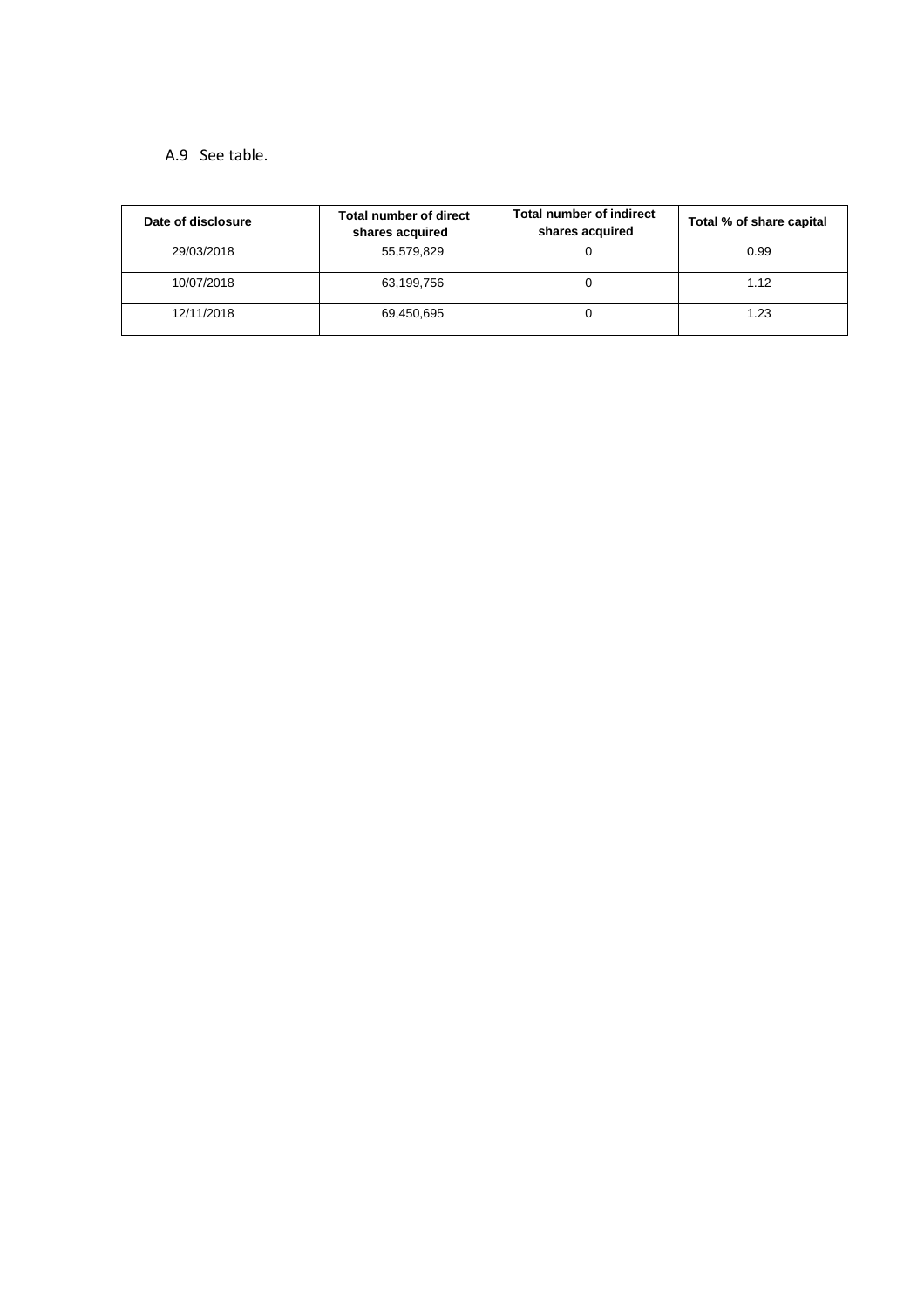# **BANCO DE SABADELL, S.A.**

Auditor's report on "Information regarding the Internal Control System over Financial Reporting (ICSFR)" of Banco de Sabadell, S.A. for the 2018 financial year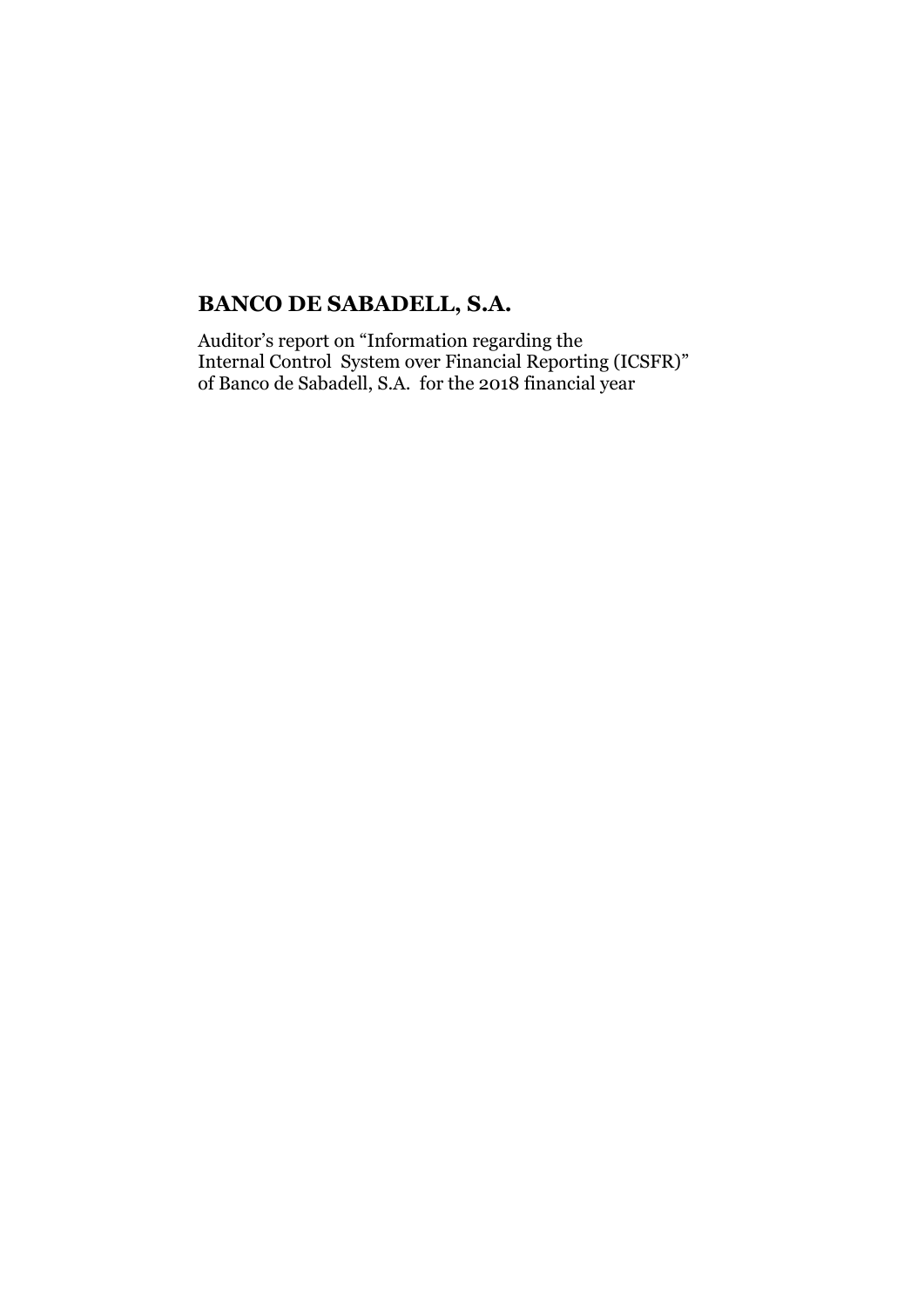

#### *This version of our report is a free translation of the original, which was prepared in Spanish. All possible care has been taken to ensure that the translation is an accurate representation of the original. However, in all matters of interpretation of information, views or opinions, the original language version of our report takes precedence over this translation.*

#### **AUDITOR´S REPORT ON "INFORMATION REGARDING THE INTERNAL CONTROL SYSTEM OVER FINANCIAL REPORTING (ICSFR)" OF BANCO DE SABADELL, S.A. FOR THE 2018 FINANCIAL YEAR**

To the Board of Directors of Banco de Sabadell, S.A.,

In accordance with the request of the Board of Directors of Banco de Sabadell, S.A. and its subsidiaries ("the Group") and our engagement letter dated 14 December 2018, we have applied certain procedures in respect of the attached "Information regarding the Internal Control System over Financial Reporting" ("ICSFR"), included in Annual Corporate Governance Report in section F for listed companies of Group Banco de Sabadell for the 2018 financial year, which includes a summary of the Group's internal control procedures relating to its annual financial information.

The Board of Directors is responsible for adopting the necessary measures to reasonably ensure the implementation, maintenance and supervision of an appropriate internal control system, and for developing improvements to that system and preparing and establishing the content of the accompanying Information regarding the ICSFR.

In this regard, it should be borne in mind that, regardless of the quality of the design and operating efficiency of the internal control system used by the Group in relation to its annual financial information, only a reasonable, but not absolute, degree of assurance may be obtained in relation to the objectives it seeks to achieve, due to the limitations inherent in any internal control system.

In the course of our audit work on the consolidated annual accounts and in accordance with Spanish Auditing Standards, the sole purpose of our evaluation of the Group's internal control system is to enable us to establish the scope, nature and timing of our audit procedures in respect of the Group's annual accounts. Accordingly, our internal control evaluation, performed for the purposes of our audit, is not sufficient in scope to enable us to issue a specific opinion on the effectiveness of such internal control over the regulated annual financial information.

For the purposes of the present report, we have exclusively applied the specific procedures described below, as indicated in the "*Guidelines concerning the auditor's Report on the Information regarding the Internal Control System over Financial Reporting for listed entities*" published by the National Securities Market Commission on its web site, which sets out the work to be performed, the scope of such work and the content of this report. In view of the fact that, in any event, the scope of the work resulting from these procedures is reduced and substantially less than the scope of an audit or review of the internal control system, we do not express an opinion on the effectiveness thereof, its design or operational efficiency, in relation to the Group's annual financial information for the 2018 financial year described in the accompanying Information regarding the ICSFR. Had we applied additional procedures to those determined by the aforementioned Guidelines, or had we performed an audit or review of the internal control system in relation to the regulated annual financial information, other matters could have come to light in respect of which you would have been informed.

*PricewaterhouseCoopers Auditores, S.L., C/ Ausó y Monzó, 16, 03006 Alicante, España Tel.: +34 965 980 350 / +34 902 021 111, Fax: +34 965 208 933, [www.pwc.es](http://www.pwc.es/)* 1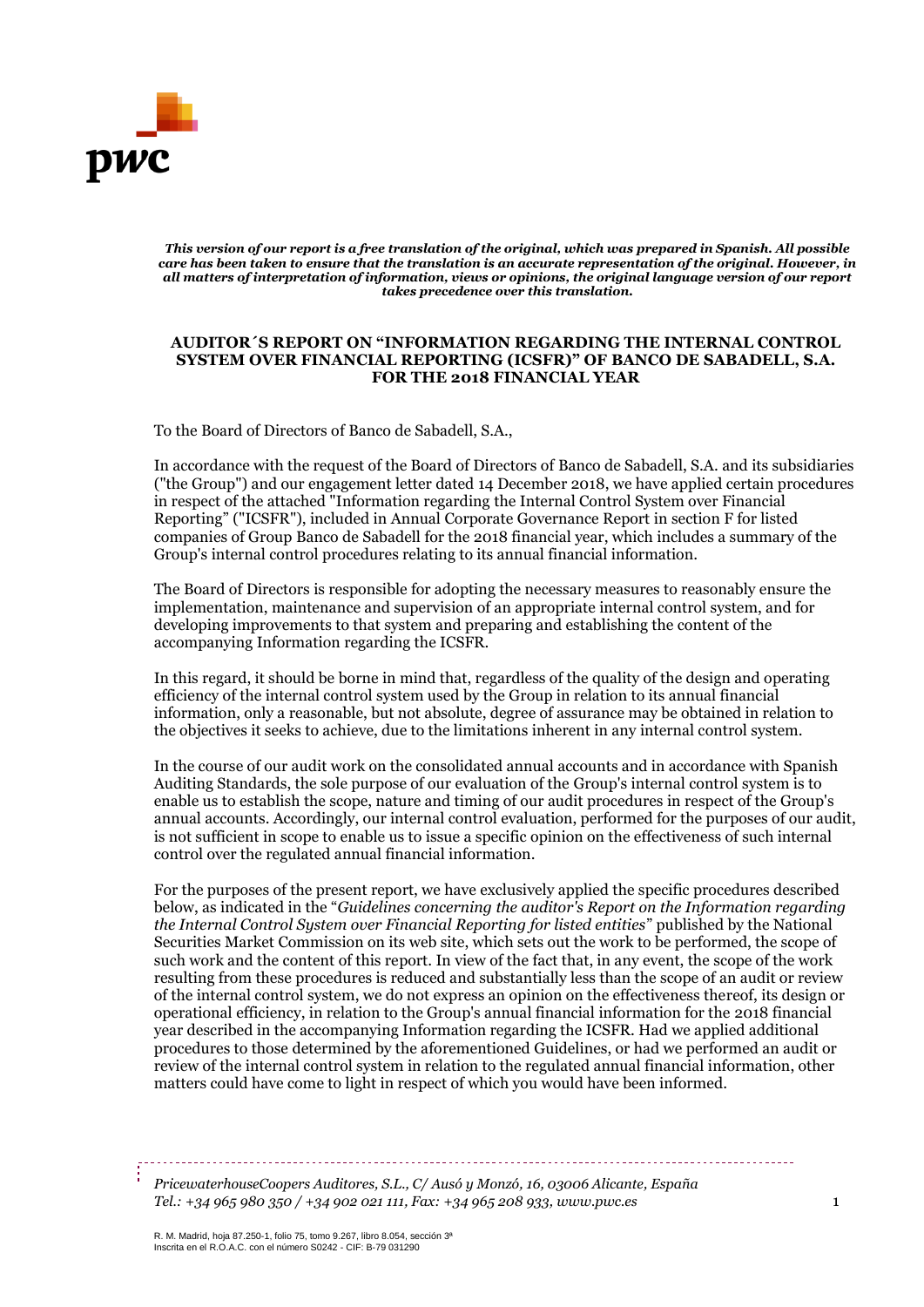

In addition, provided that this special work neither constitutes an account audit it is not even submitted to the Law of Account audit, we do not express an opinion of audit in the terms foreseen in the mentioned regulation.

The procedures applied were as follows:

- 1. Reading and understanding the information prepared by the Group in relation to the ICSFR – as disclosed in the Directors' Report – and the evaluation of whether such information includes all the information required as per the minimum content set out in Section F regarding the description of the ICSFR, in the model of the Annual Corporate Governance Report, as established in Circular nº 7/2015 of the National Securities Market Commission dated December 22, 2015 and in Circular nº 2/2018 of the National Securities Market Commission dated June 12, 2018.
- 2. Making enquiries of personnel in charge of preparing the information mentioned in point 1 above in order to: (i) obtain an understanding of the preparation process; (ii) obtain information that enables us to assess whether the terminology used is in line with the framework of reference; (iii) obtain information as to whether the control procedures described have been implemented and are functioning in the Group.
- 3. Review of supporting documentation explaining the information described in point 1 above and which mainly comprises the information made directly available to the persons responsible for preparing the information on the ICSFR. Such documentation includes reports prepared by the internal audit function, senior management and other internal and external specialists in support of the functions of the audit committee.
- 4. Comparison of the information described in point 1 above with our knowledge of the Group´s ICSFR, obtained by means of the application of the procedures performed within the framework of the audit engagement on the consolidated annual accounts.
- 5. Reading the minutes of meetings of the board of directors, audit committee and other committees of the Group, for the purposes of evaluating the consistency between the matters dealt with therein in relation to the ICSFR and the information described in point 1 above.
- 6. Obtaining a representation letter concerning the work performed, duly signed by the persons responsible for the preparation and drafting of the information mentioned in point 1 above.

As a result of the procedures applied in relation to the Information regarding the ICSFR, no inconsistencies or incidents have been identified which could affect such information.

This report has been prepared exclusively within the framework of the requirements of article 540 of the revised Spanish Companies Act and Circular nº 5/2013 of the National Securities Market Commission, dated June 12, 2013, as modified by Circular nº 7/2015 of the National Securities Market Commission, dated December 22, 2015 and by Circular nº 2/2018 of the National Securities Market Commission dated June 12, 2018, for the purposes of describing the ICSFR in Annual Corporate Governance Reports.

PricewaterhouseCoopers Auditores, S.L.

Original in Spanish signed by Raúl Ara Navarro

31 January, 2019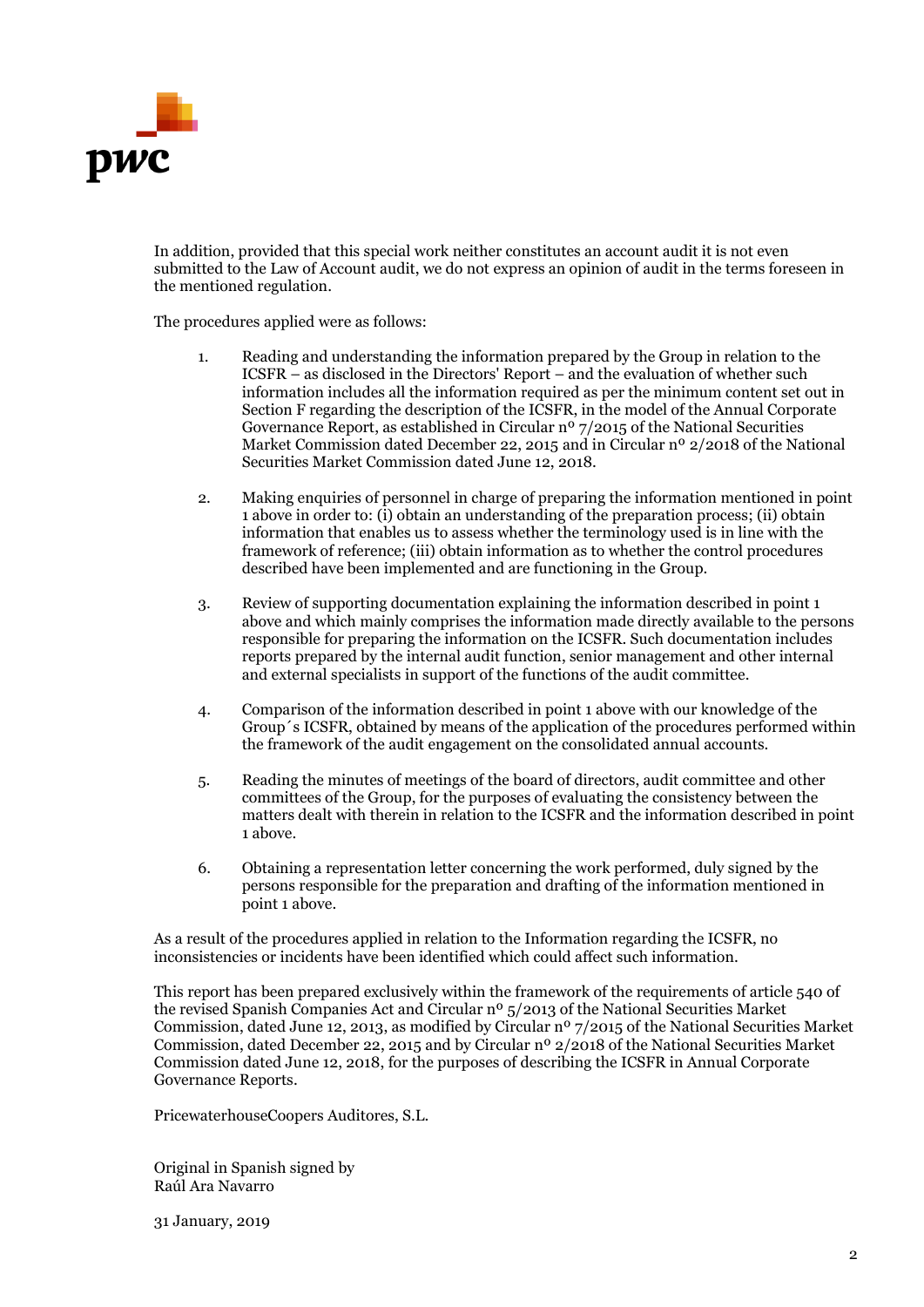## **F INTERNAL CONTROL OVER FINANCIAL REPORTING (ICFR)**

Describe the mechanisms that comprise the systems for Internal Control over Financial Reporting (ICFR).

#### F.1 The organisation's control environment

Provide details, highlighting the main characteristics of, at least:

F.1.1. Which bodies and/or functions are responsible for: (i) the existence and maintenance of an adequate and effective ICFR system; (ii) its implementation; and (iii) its supervision.

Article 5 of the Board of Directors Regulation states that the Board of Directors is an instrument of supervision and control whose responsibility is identifying the company's and the consolidated group's main risks and implementing and monitoring suitable internal control and reporting systems, as well as setting policies on the reporting and disclosure of information to shareholders, the markets and the general public.

In addition, as provided in Article 13 of its Regulation, the Board of Directors delegates supervision of internal control systems to the Audit and Control Committee.

The functions of the group's Internal Audit Department include supporting the Audit and Control Committee in supervising the proper design and implementation and effective functioning of the risk management and control systems, which include ICFR.

The group's Finance Department contributes to implementing the general framework of the internal control systems that are rolled out across the entire organisation.

Part of that contribution materialises in the responsibility for designing and implementing internal control systems for financial information that ensure the accuracy of the financial information that is generated.

F.1.2. The following elements, if any, with regard to the process in which the financial reporting is formulated:

 Departments and/or mechanisms entrusted with: (i) designing and reviewing the organisational structure; (ii) clearly defining the lines of responsibility and authority, with an appropriate distribution of tasks and functions; and (iii) ensuring that there are sufficient procedures for proper dissemination within the company.

The design and review of the organisational structure is the responsibility of the Global Organisation and Corporate Projects Department which, based on the Banco Sabadell Group Master Plan (which normally runs for three years), analyses and reviews the resources required by each division for compliance. This review is carried out regularly and decides not only the necessary workforce but also the structural organisation of each unit. Once an agreement has been reached, it is submitted to the Management Committee for approval and referral to each of the general divisions.

At the same time, the details of all the departments/units/offices are sent on a monthly basis to the Human Resources Department showing all the modifications that have been made, so as to equip them with the resources considered necessary to perform their duties.

The organisation chart of the Banco Sabadell Group arising from the above process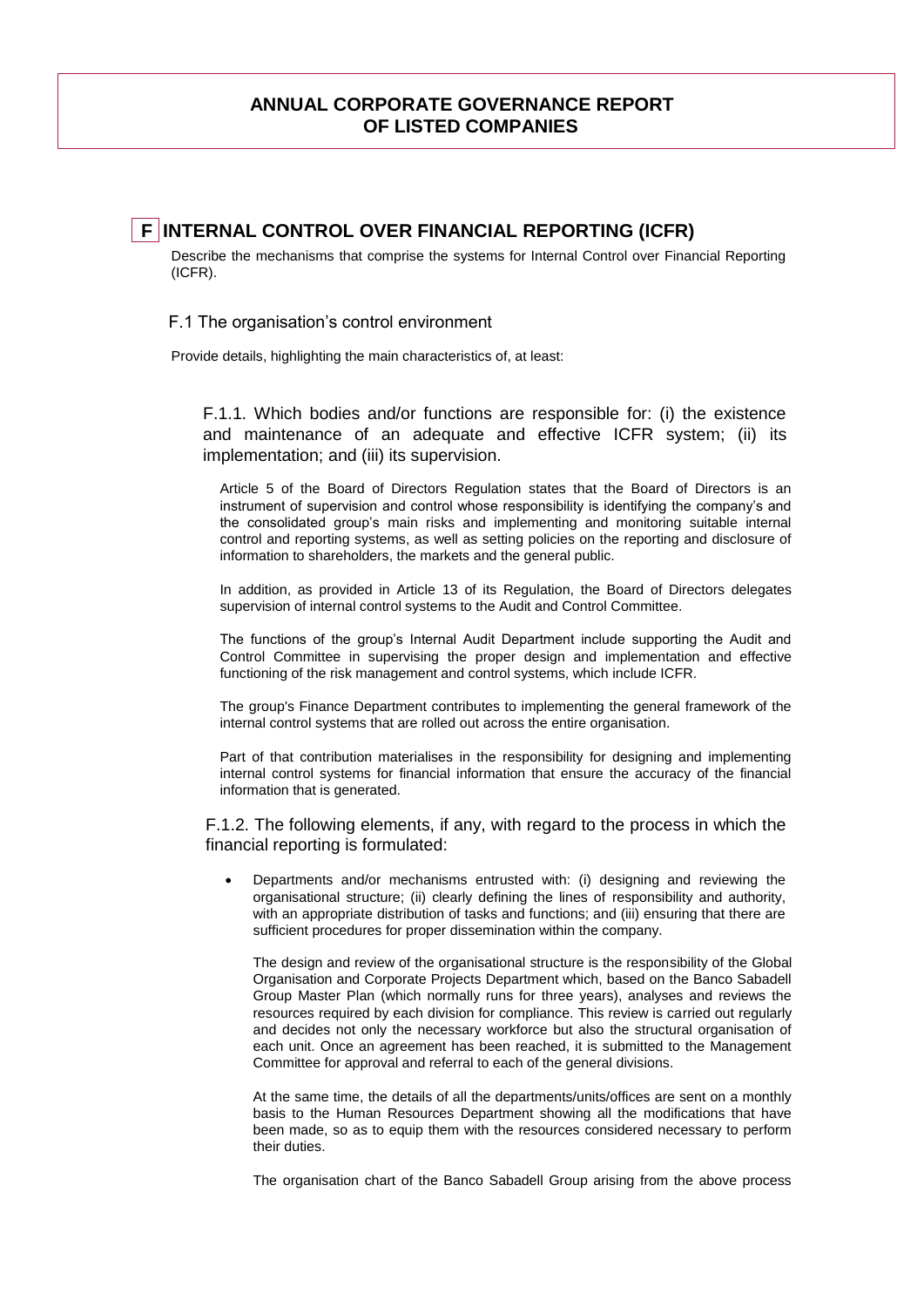addresses all the departments, areas and divisions into which the Banco Sabadell Group is divided. This organisation chart is supplemented by a "process map" giving greater details of the functions and responsibilities assigned to each area of the Banco Sabadell Group, including details of the presentation, analysis and review of financial reporting. The Banco Sabadell Group organisation chart and process map are accessible to all personnel on the corporate intranet.

 Code of conduct, approval body, degree of distribution and instruction, principles and values (indicating whether there are specific references to the recognition of transactions and production of financial information), the body entrusted with analysing non-compliance and with proposing corrective actions and sanctions.

The Banco Sabadell Group has a General Code of Conduct, approved by the Board of Directors and available via the corporate intranet, whose fundamental principles include a commitment to transparency, particularly vis-à-vis shareholders, and a commitment to place all the financial and corporate information at their disposal. The purpose is to comply strictly with the Banco Sabadell Group's obligation to offer reliable financial reporting prepared in accordance with the applicable regulations, presenting a true and fair view of the company. It also includes the responsibilities of its employees and executives to ensure this is so, via both proper discharge of their duties and notification to the governing bodies of any circumstance which might affect this commitment.

There is a Corporate Ethics Committee, whose functions include fostering ethical behaviour throughout the organisation, making proposals and advising both the Board of Directors and the various corporate and business units in connection with decisions that include aspects that may lead to conflicts of values.

Among the tasks carried out by the Corporate Ethics Committee is the analysis of compliance with the Code of Conduct or any other code or self-regulation that exists. In order to perform its functions, it has access to the human and material resources of the Compliance Department. If, as a consequence of exercising its functions, it detects any non-compliance, it must advise the Human Resources Department for the application of corrective actions and sanctions.

 A whistleblowing channel, that allows reporting to the audit committee of any irregularities of a financial or accounting nature, as well as cases of non-compliance with the code of conduct and irregular activities in the organisation, indicating if the matter is of a confidential nature.

The Banco Sabadell Group has, and encourages the use of, a whistle-blower channel to report all types of irregularities, particularly possible breaches of the General Code of Conduct. Any reports received are treated confidentially and, once handled by the Corporate Ethics Committee (comprising a chairperson and six members appointed by the Board of Directors), are referred to the Audit and Control Committee, if appropriate. This channel is managed internally and may be contacted by email at 0901CEC@bancsabadell.com.

 Training programmes and regular updating for staff involved in the preparation and review of financial information, as well as in the evaluation of ICFR, and which cover at least accounting standards, auditing, internal control and risk management.

As regards training and refresher programmes and particularly regarding the financial reporting process, the Banco Sabadell Group's Finance Department has an on-site training plan that basically addresses areas such as the company's internal accounting/finance procedures, analysis of current regulations and drafts of new domestic and international accounting standards, analysis of the domestic and international economic situation, together with training in the use of software to facilitate management and oversight of the financial reporting process.

These training sessions are programmed based on two criteria:

 $\circ$  Sessions scheduled at the start of the year by selecting the areas considered of greatest interest by the Finance Department.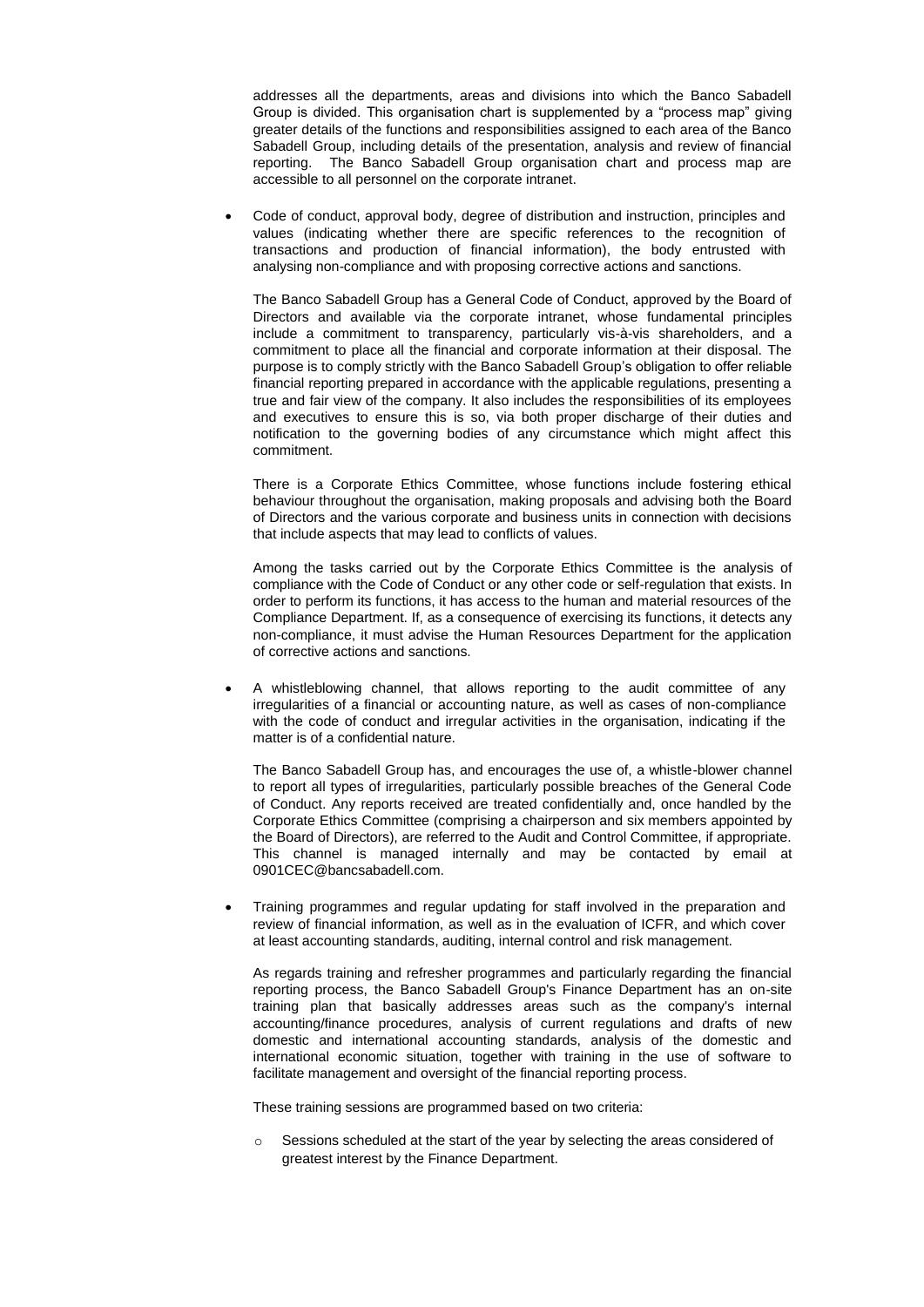$\circ$  Sessions scheduled during the current year when an issue arises that is believed to warrant prompt distribution (drafts of new accounting standards, changes in the economic situation, etc.).

These training sessions are not only for Finance Department personnel but also for other departments (Audit, Risk Control, Asset Transformation, etc.), depending on the content.

The on-site training is taught chiefly by internal professionals of the Banco Sabadell Group and by external experts who are specialists in the subject area.

In addition, the Human Resources Department places at the disposal of Banco Sabadell Group employees a series of financial training courses which they can take online. The most notable courses refer to IAS-IFRS (International Financial Reporting Standards), financial mathematics, Spain's General Accounting Plan and general tax matters.

The Internal Audit Department has a training plan in place for all management professionals which includes a University Specialist Programme in Bank Internal Auditing (PSAI) at a prestigious academic institution. The course covers areas such as accounting principles and financial reporting, the basics of auditing, and financial risk monitoring and management. In the 2018-2019 academic year, ten audit professionals were taking this programme, and 65 members of the Internal Audit Department hold PSAI certificates. Additionally, during 2018, the members of the Internal Audit Department participated in workshops on new regulatory impacts, including new accounting and financial reporting.

#### F.2 Evaluation of financial reporting risks

Provide information on, at least:

F.2.1. What are the chief characteristics of the process for identifying risk, including error or fraud, in relation to:

• If the process exists and is documented.

The Banco Sabadell Group's process of identifying the risk of error or the probability of fraud in financial reporting is documented in a procedure which sets out the frequency, methods, types of risks and other basic features of the process.

 Whether the process covers all the financial reporting objectives (existence and occurrence; integrity; valuations; presentation, itemisation and comparability; and rights and obligations), and if it is updated and how often.

The process covers all the financial reporting objectives (existence and occurrence; integrity; valuation; presentation, itemisation and comparability; and rights and obligations) and focuses on identifying risks of material error based on transaction complexity, quantitative and qualitative materiality, complexity of the calculations and application of judgements and estimations, updated on an annual basis. If (i) circumstances not previously identified which reveal possible errors in the financial information, or (ii) material changes to the operations of the Banco Sabadell Group arise during the year, the Finance Department evaluates the risks to be added to those already identified.

The process is structured such that, on a half-yearly basis, an analysis is conducted to identify which areas or processes and in which companies and locations material transactions arise.

Once they have been identified, they are reviewed so as to analyse the potential risks of error for these types of transactions in each financial reporting objective.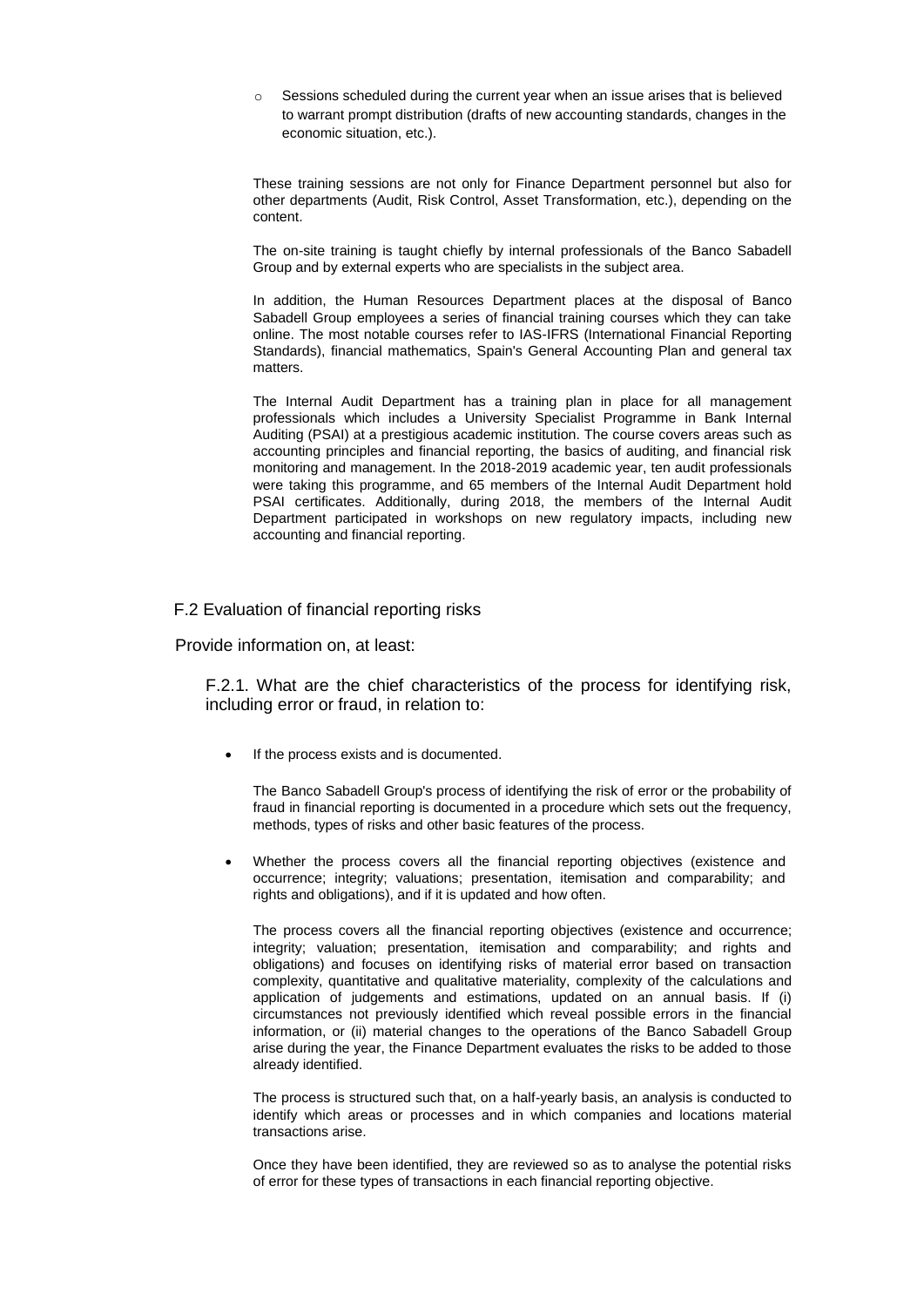The existence of a process for identifying the consolidation scope, taking into account, among others, whether there are complex corporate structures, instrumentality companies or special purpose vehicles.

The process for identifying the scope of consolidation is described in section F.3.1. of this document.

 If the process takes into account the effects of other types of risks (operational, technology, financial, legal, reputational, environmental, etc.) insofar as they affect the financial statements.

In addition, the process considers the risk of error in certain processes not linked to specific transaction types but which are especially important in view of their impact on drafting the financial reporting, such as the process of reviewing judgements and estimates, significant accounting policies and the closing and consolidation process. In this respect, and with a view to covering the risks of these processes, the Banco Sabadell Group has the control activities described in section F.3.1. of this document. It should also be noted that the risk identification process takes into account the possible effects of other types of risks (operational, technology, financial, legal, reputational, environmental, etc.), insofar as these may affect the financial statements.

What governing body of the institution supervises the process.

The aforementioned process is conducted and documented by the Banco Sabadell Group's Finance Department and is supervised ultimately by the Audit and Control Committee.

#### F.3 Control activities

State whether the company has at least the following, and describe their characteristics:

F.3.1. Review and authorisation procedures for financial reporting and description of the ICFR, to be published in the securities markets, indicating those responsible, together with documentation describing the flows of activities and controls (including those related to the risk of fraud) of the various types of transactions that may have a significant effect on the financial statements, including the accounting close procedure and specific review of the judgements, estimations, evaluations and major projections.

The procedure for reviewing and authorising the Banco Sabadell Group's financial reporting to the markets commences with a review by the Finance Department. In accordance with the Board of Directors Regulation, the separate and consolidated financial statements and half-yearly financial reports are reviewed by the Audit and Control Committee prior to being authorised by the Board of Directors. In accordance with the provisions of its Regulation, the Audit and Control Committee reads and discusses the information with the heads of the Finance and Internal Audit departments and with the external auditors prior to submission to the Board of Directors.

Once the Audit and Control Committee has vetted the information and either approved it or attached its comments, the CFO, the Chairman and the Managing Director of the Banco Sabadell Group sign the accounts and submit them to the Board of Directors for authorisation.

The Audit and Control Committee reviews the quarterly financial disclosures (income statement and trend of the main balance sheet items) before they are submitted to the Board of Directors.

With regard to the activities and controls directly relating to transactions that may have a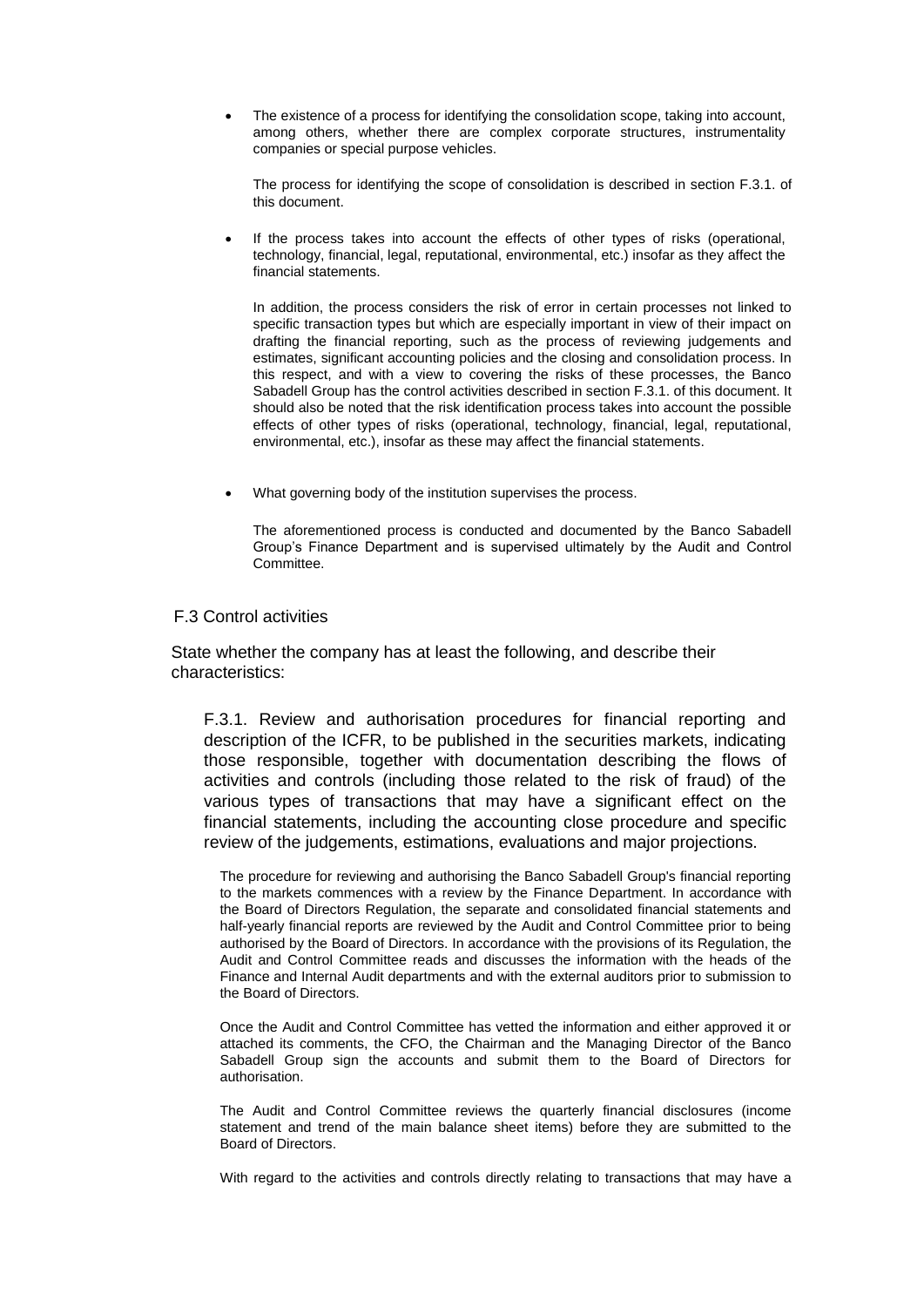significant impact on the financial statements, the Banco Sabadell Group has descriptions of the controls in place to mitigate the risk of material error (intentional or otherwise) in the information reported to the markets. For the critical areas of the Banco Sabadell Group, special emphasis is placed on developing solid descriptions of the flows of activities and controls, which cover, among others:

- Loans and advances
- Fixed-income portfolio and issuance
- Equity securities
- Customer deposits
- **Derivatives**
- Foreclosed real estate

These descriptions contain information on what form the control activity should take, its purpose (risk to be mitigated), the party responsible for executing it and the frequency. The descriptions cover controls on the proper accounting, measurement, presentation and disclosure of these areas.

The Banco Sabadell Group also has procedures for mitigating the risk of error in processes not related to specific transactions. In particular, there are procedures defined for the accounting close which include the consolidation process and specific review procedures for material judgements and estimates, which are escalated to senior management when appropriate.

With regard to the consolidation process within the accounting close, procedures have been implemented to ensure proper identification of the consolidation scope. In particular, for example, the Banco Sabadell Group conducts a monthly analysis of the consolidation scope, requesting the necessary information from all the subsidiaries; the analysis covers all types of corporate structures.

The review of judgements and estimates is carried out at different levels by members of the Finance Department. In addition, in its financial statements the Banco Sabadell Group describes the most important areas in which judgements and estimates are made, together with the key assumptions made in this connection. It also has procedures for reviewing accounting estimates. The main estimates relate to impairment losses on certain financial assets, actuarial calculations of pension liabilities and obligations, the useful life of tangible and intangible assets, measurement of goodwill, and the fair value of unlisted financial assets and of real estate.

 F.3.2. Internal control policies and procedures on security, the information systems (among others, access control, change control, operation, operational continuity and segregation of functions) that support the institution's major processes with regard to the formulation and publication of financial reporting.

The Banco Sabadell Group uses information systems to maintain an adequate record and control of its operations and is, consequently, highly dependent on them working properly.

As part of the process to identify risks of error in financial reporting, the Banco Sabadell Group identifies which systems and applications are important in each of the areas or processes considered to be material. The identified systems and applications include those used directly in preparing the financial information and those that are important for ensuring that the controls to mitigate the risk of errors are effective.

The design and implementation of the applications define a methodological framework that establishes various points of control to ensure that the solution complies with user requirements and meets the required standards of reliability, efficiency and maintainability.

Any change regarding infrastructures or applications is handled via the change management service, which defines the change approval flow, which may be escalated to the Change Committee, with definition of the impact and the possibility of roll-back.

The Banco Sabadell Group Information Security and Operational Continuity Department has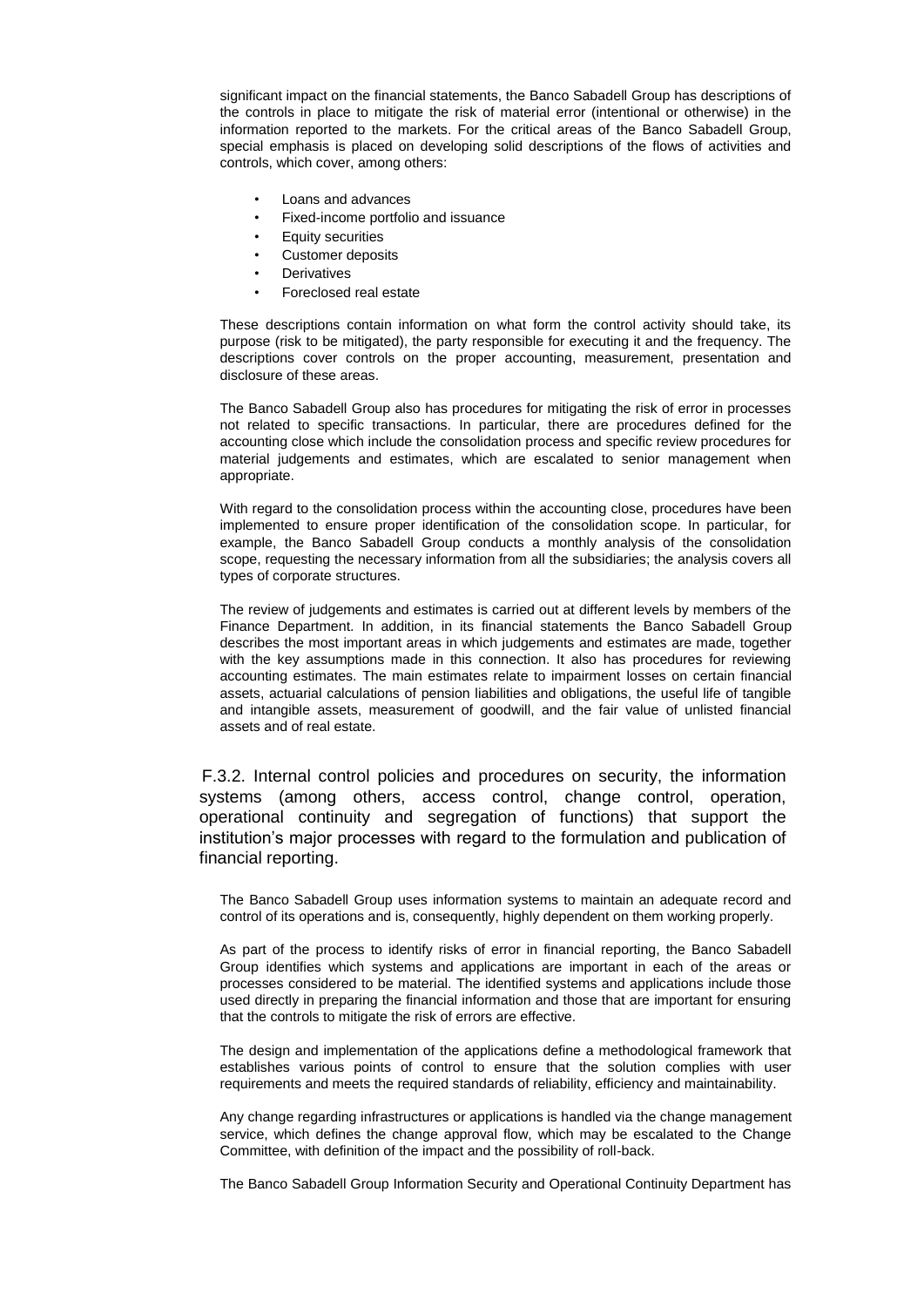policies aimed at covering access security by segregating functions and defining virtual roles and resources, and the continuity of operations by creating BRS centres, and performing periodic operating tests.

F.3.3. Internal control policies and procedures for managing outsourced activities, and measurement, calculation or valuation services commissioned from independent experts, when these may materially affect the financial statements.

The Banco Sabadell Group regularly examines whether activities carried out by third parties are material to the financial reporting process or might indirectly affect its reliability. To date, the Banco Sabadell Group has not outsourced processes with a material impact on financial reporting. However, the Banco Sabadell Group regularly uses reports from independent experts for measuring transactions that may materially affect the financial statements.

In 2018, the activities outsourced to third parties (appraisals and calculations by independent experts) were connected with real estate valuations, measuring postemployment benefits for employees, and reviewing goodwill.

The units of the Banco Sabadell Group responsible for these operations exercise oversight on the work of the external experts to check their competence, skills, accreditation and independence together with the validity of the data and methods used and the reasonableness of the assumptions, applied as described in section F.3.1.

#### F.4 Information and reporting

State whether the company has at least the following, and describe their characteristics:

 F.4.1. A specific function responsible for defining the accounting policies and keeping them up to date (accounting policies department or area) and for resolving doubts or conflicts arising from their interpretation, maintaining regular communication with the persons responsible for operations within the organisation, together with an updated accounting policies manual distributed to all the bank's operating units.

The Accounting Regulation and Financial Reporting Department (under the Financial Reporting Department) is the unit responsible for identifying and defining the accounting policies that affect the Banco Sabadell Group and for responding to queries concerning accounting from the subsidiaries and business units.

The Financial Reporting Department is responsible for informing Senior Management of the Banco Sabadell Group regarding new accounting standards, the results of their implementation and their impact on the financial statements of the Banco Sabadell Group.

The functions of the Technical Committee on Accounting and Financial and Non-Financial Disclosures include identifying transactions that, in accordance with established procedures, must be cross-checked by an independent accounting expert, identifying and review accounting issues to be referred to the Audit and Control Committee for approval, approving accounting procedures, and overseeing and checking the conclusions provided by the work groups that analyse one-off transactions, as well as any accounting treatment that has a material impact and involves a significant judgement and estimate component.

The Banco Sabadell Group has guides on accounting procedure that conform to the needs, requirements and dimension of the Banco Sabadell Group; they set out and explain the rules for preparing financial reporting and describe how to apply the rules to the bank's specific operations. These documents not only explicitly refer to the standards applied to each type of transaction but also elaborate upon and interpret them so as to adapt exactly to each transaction type.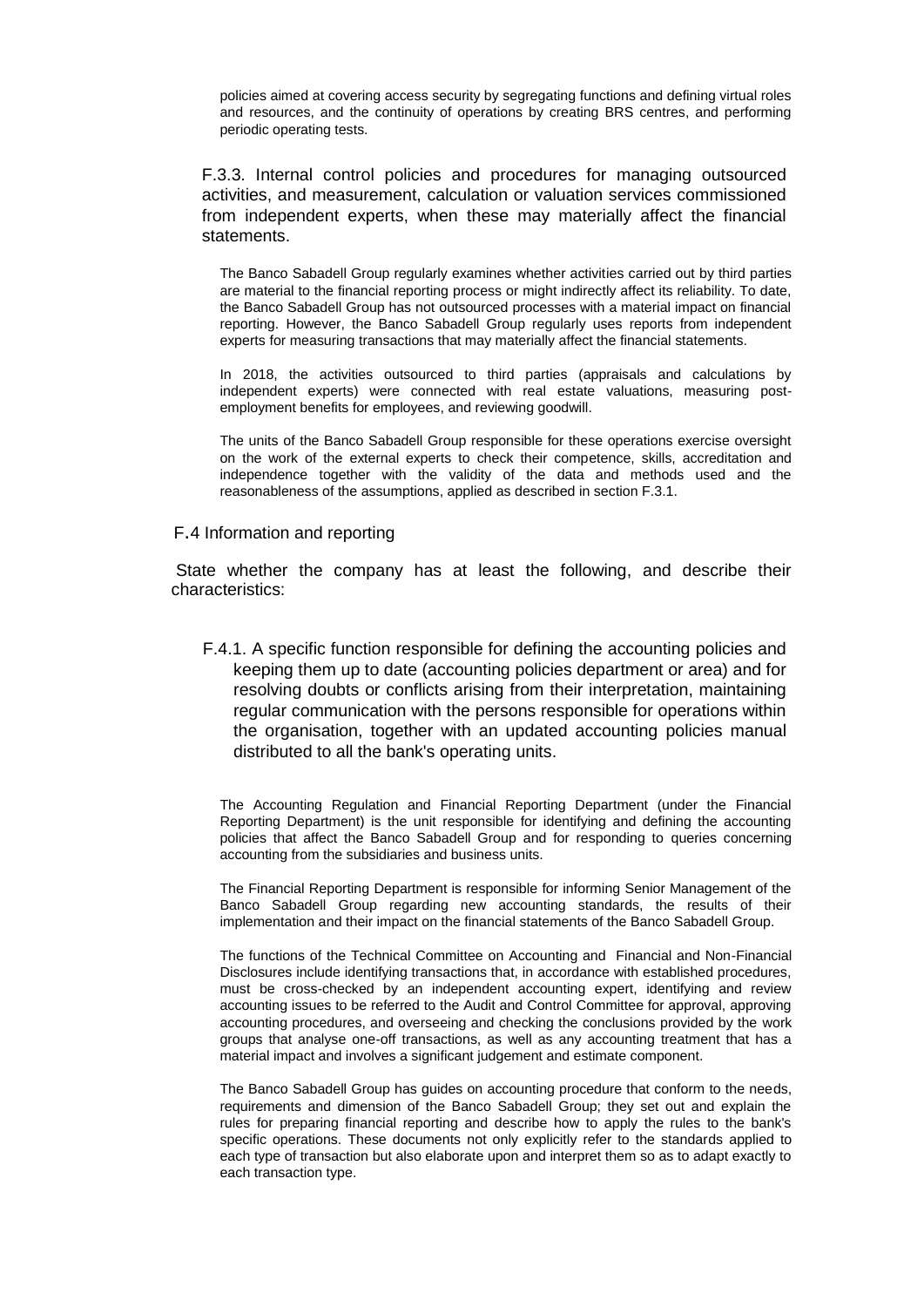These documents are updated regularly, and at least once per year. Significant modifications are notified to the dependent companies to which they are applicable.

F.4.2. Mechanisms using standard forms for gathering and preparing financial information, for application and use by all units in the bank or group, to support the main financial statements and notes as well as detailed disclosures on ICFR.

The chief IT systems and applications used in generating financial reporting by the Banco Sabadell Group are centralised and interconnected. There are procedures and controls that ensure proper development and maintenance of those systems, as well as their proper performance, continuity and security.

During the consolidation and preparation of the financial reporting, inputs such as the financial statements issued by the Group subsidiaries are used in the established formats, together with the rest of the financial information required both for accounting harmonisation and for meeting the disclosure requirements.

The Banco Sabadell Group has a number of software applications for consolidation, including a series of controls to ensure the reliability and proper processing of the information received from subsidiaries, notably checks to ensure consolidation entries were posted correctly, an analysis of variations in all balance sheet and income statement items, variations in the results obtained with respect to proper insertion of group undertakings' financial statements, the monthly and annual budget, and specific Bank of Spain checks on the financial statements, in which the balance sheet and profit and loss account items are cross-checked.

#### F.5 Supervision of system operation

Report on at least the following, giving details of their main features:

F.5.1. Supervision of ICFR by the Audit Committee, and whether the institution has an internal audit function with the duty of supporting the committee in supervising the internal control system, including ICFR. Also provide information on the scope of the evaluation of ICFR carried out during the year and the procedure by which the person assigned to perform the assessment reports the results, whether the institution has an action plan setting out corrective measures and whether its impact on financial reporting has been considered.

At each financial close, the Financial Department assesses the internal control model, considering its frequency, the risks in the financial reporting processes, and the adequacy and effectiveness of the controls that mitigate them, and it produces and custodies evidence that each specific control was performed. The Finance Department also continuously evaluates aspects that may lead to changes in the internal control model, including regulatory changes, the introduction of new products and amendments to Banco Sabadell's processes, identifying the risks associated with them and designing controls to mitigate them; it also reviews the criticality of the controls and the changes in the materiality of processes with an accounting impact.

In accordance with the Board of Directors Regulation, the Audit and Control Committee is the body empowered with overseeing Internal Audit. Additionally, the Audit and Control Committee's functions include approving the Internal Audit plan, assessing the outcome of each audit, and prioritising and tracking corrective measures.

The Bank's Internal Audit Department reports directly to the Audit and Control Committee, which grants it hierarchical and functional independence from the rest of the institution's departments and positions the function at an appropriate level of the organisation.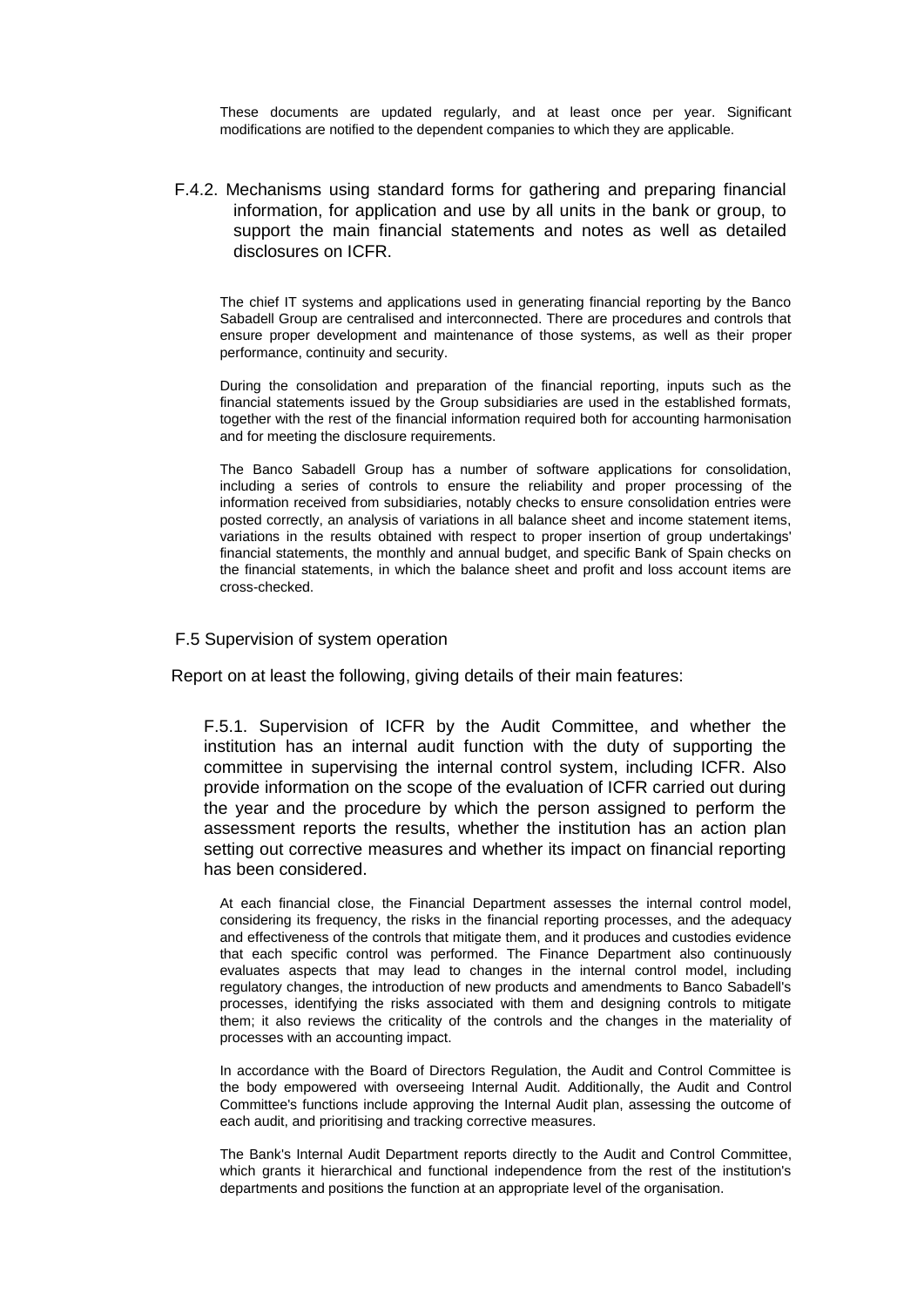On the basis of its policy, which was approved by the Board of Directors, the functions of the Internal Audit Department include supporting the Audit and Control Committee in supervising the proper design and implementation, and the effective functioning of the risk management and control systems.

The Overall Audit Plan that the Audit and Control Committee approved at a meeting on 30 January 2018 set out, inter alia, the actions to be implemented with respect to the areas or processes considered to have the highest residual risk on the basis of a risk assessment exercise. The actions set out in the plan were performed in 2018; in some cases, the control environment was reviewed and, in particular, the proper identification of risks in processes was assessed, along with the sufficiency, design, implementation and effective functioning of existing controls. The general controls on reporting systems indicated in section F.3.2 are reviewed every year.

In addition to the aforementioned supervisory activities carried out by the ICFR Department, the Audit and Control Committee and the Internal Audit Department, in 2018 the external auditor reviewed the information relating to the ICFR, with no adverse findings.

F.5.2. Is there a discussion procedure through which the auditor (in accordance with the provisions of the Audit Technical Standards), the internal audit function and other experts can report to senior management and to the audit committee or company directors on any significant internal control weaknesses identified during the review of the financial statements, or any other entrusted to them? Also report on whether there is an action plan to remedy or mitigate identified weaknesses.

The Audit and Control Committee meets at least once every three months (prior to the publication of the regulated disclosures) in order to obtain and analyse the necessary information to fulfil the functions entrusted to it by the Board of Directors.

These meetings carry out an in-depth review of the annual and half-yearly accounts and the interim financial statements of the company together with the rest of the information made available to the market. To carry out this process, the Audit and Control Committee first receives all the documentation and meets with the Director - General Manager, the Internal Audit Department and the external auditor (in the case of the annual and half-yearly accounts) in order to ensure proper application of the current accounting standards and the reliability of the financial reporting. In addition, this discussion process assesses any ICFR weaknesses that were identified, the proposals to correct them and the status of any actions that have been taken.

The group's auditor has direct access to the group's senior management and holds regular meetings to obtain the necessary information and to report on control weaknesses detected during the audit. With regard to the latter, each year the external auditor submits a report to the Audit and Control Committee detailing any internal control weaknesses that were detected or certifying that there were none. This report incorporates comments by group management and any action plans implemented to remedy internal control weaknesses.

#### F.6 Other material information

The Banco Sabadell Finance Department has implemented a software application that includes and formalises all the ICFR controls, while at the same time ensuring ongoing identification of new risks to be considered and updates to mitigating controls in each accounting close. This application enables the controls to be validated on time and properly with the aim of guaranteeing the reliability of the financial reporting. The software features are designed to take account of the recommendations in the CNMV's guide entitled "Internal Control over Financial Reporting in Listed Companies," based on the principles and good practices contained in the COSO report (Committee of Sponsoring Organisations of the Treadway Commission).